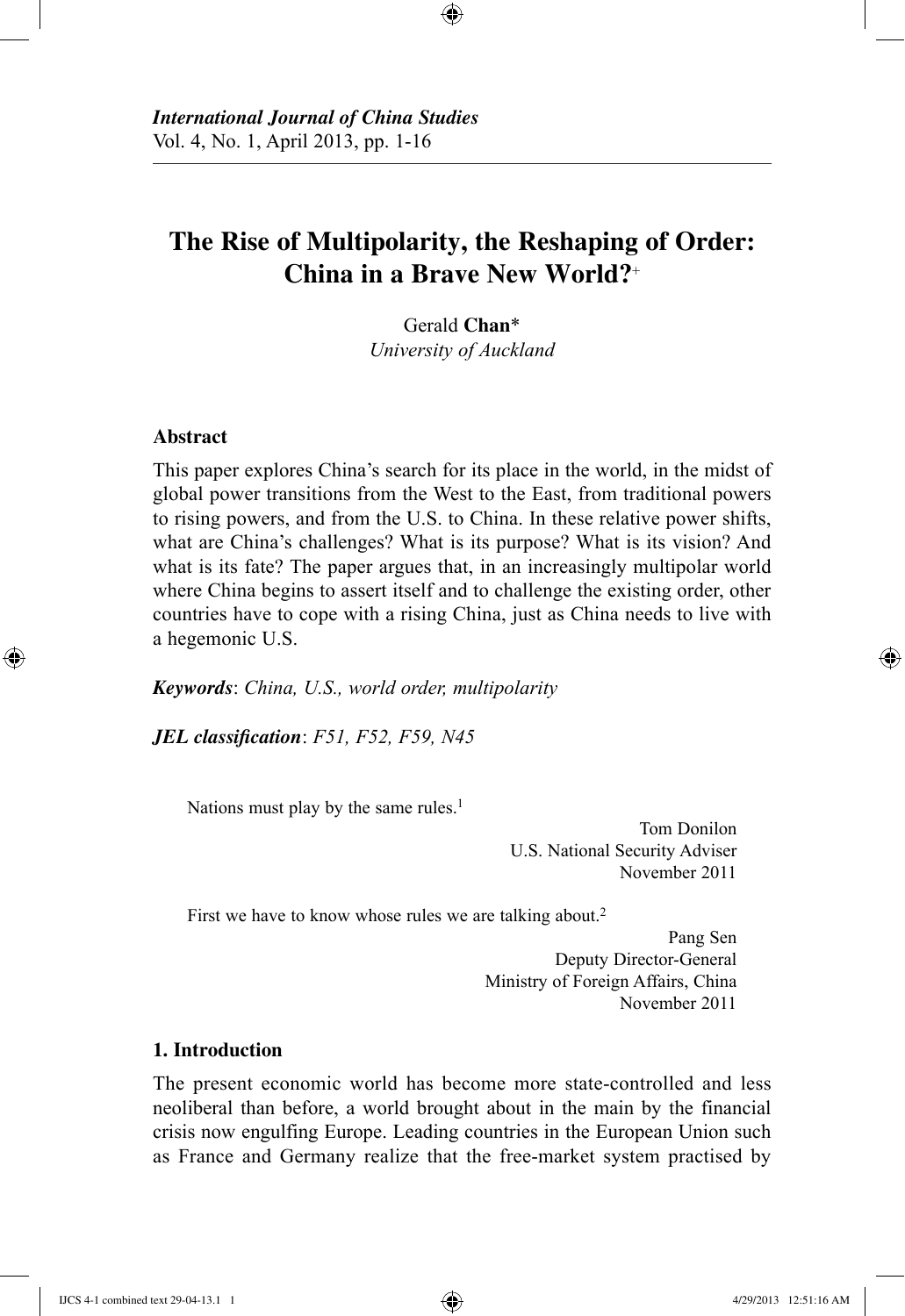neoliberal authorities cannot save Europe from economic bankruptcy, only some sort of greater fiscal control can do so. Greater fiscal control means eurozone countries will have to satisfy stringent conditions set by Brussels on spending cuts and on the amount of borrowing, which means these countries will lose some of their sovereign power for the sake of the greater common good of Europe.

⊕

It is this kind of brave new world that we are going to examine China's role therein.3 The study of the relations between China and the world is both new and old. It is old because China has a long history of coming into contact with the world. The history dates back to the country's early trade with the outside. The Silk Road comes immediately to mind, in addition to the tributary system in which goods and gifts were exchanged between China and its neighbouring countries. The Silk Road includes both land and sea routes. The early Silk-Road trade through Central Asia goes back to China's Han dynasty around 200 BCE.<sup>4</sup> And the early Silk Road by sea goes back to the time of the famous sea voyages conducted by Admiral Zheng He 郑和 and his fleet in Ming 明 China in the early 1400s. These early trading contacts are the reasons why I say the study of the relationship between China and the world is old.

I also say that it is new, because we normally date our study of modern China from the 1840s onwards, as a result of the invasions by the industrial West led by Great Britain and others. They came to knock on China's door on board warships carrying not only military personnel, but also merchants and missionaries. Newer still, we study contemporary China from 1949 onwards, since the People's Republic of China came to power. The People's Republic started off in the first thirty years of its existence largely in isolation. Since 1979, however, China has begun to open itself progressively to the outside world under a reform policy up to this day. The study of China and the world is new in the sense that never in its 4000 years of history has China been so active in participating in global activities, in politics, trade, and various forms of social contacts. And these activities are increasingly taking place in both directions between China and the world.

Here, I will concentrate on the latest developments in China and the world, as I am principally interested in contemporary Chinese international relations and foreign policy. My starting point is the economic crisis of 2008- 09, when the American investment banker Lehman Brothers collapsed. This incidence, together with the dramatic fall of the housing property market in America, encapsulated the global financial impact that is still being felt around the world today, in particular in Europe, where Greece and Italy changed their governments and rearranged their finance, making deep cuts in public spending in order to secure financial bailouts from Europe's central banks. Not too long before that, Iceland and Ireland suffered a similar kind of

⊕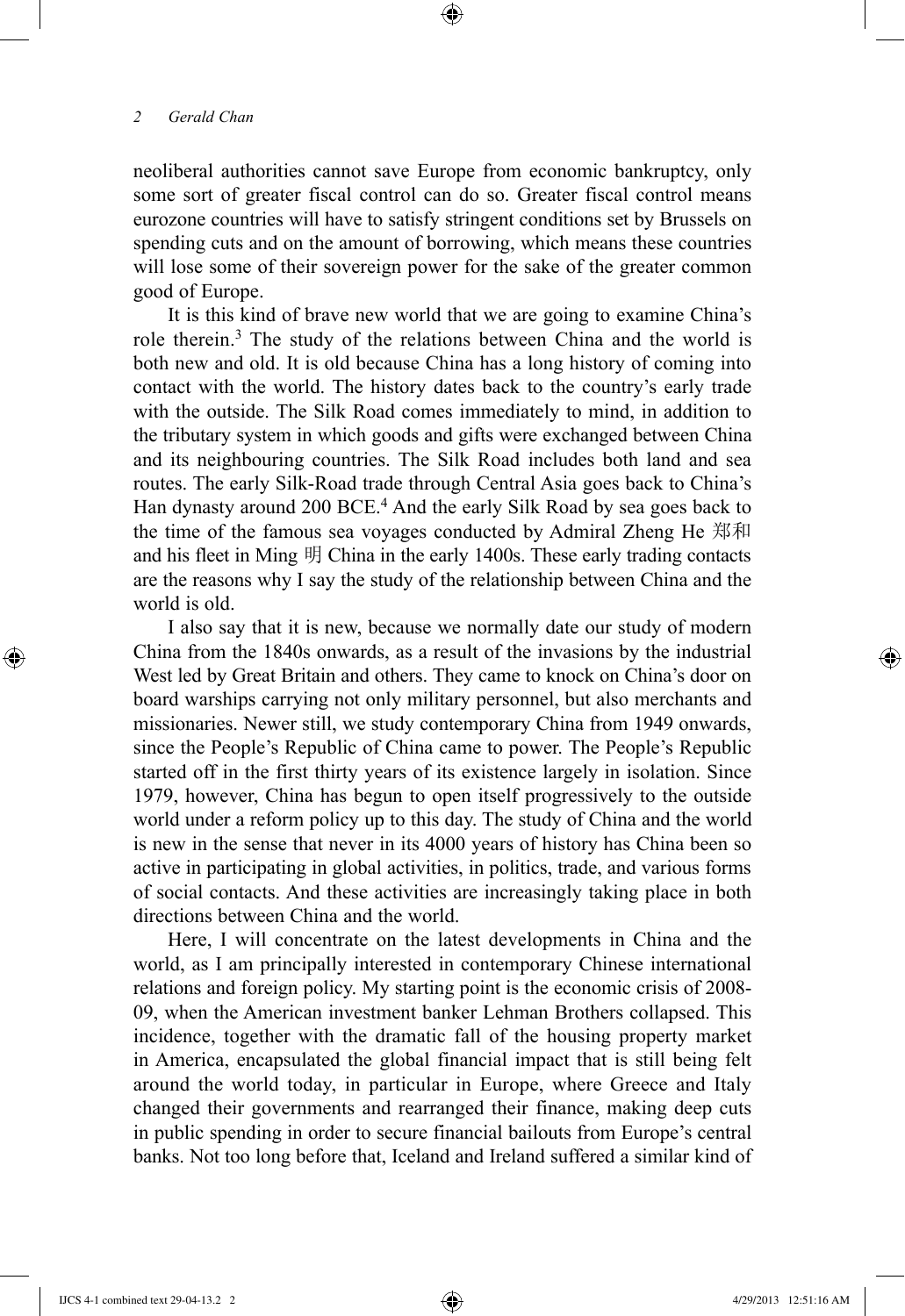financial difficulty. After Greece and Italy, countries like Spain and Portugal, and perhaps France and the United Kingdom are likely to be affected, in one way or another, and in varying degrees. The most recent country in dire strait is Cyprus. Only Germany is in a surplus situation. Both Germany and China are growing economies led by export trade. Both are, however, not immune to the contagious effects of the economic downturn. The United States fares no better than Europe, but unlike Europe, it can afford to continue to print money (called euphemistically quantitative easing) while surplus countries are somehow left with little alternatives but to use their American dollar holdings to buy U.S. treasury bonds.

⊕

# **2. The Rise of Multipolarity?**

The decline of the U.S. as the sole superpower relative to the rest of the world predates the current economic crisis. Observers have pointed out that the American decline actually started when the U.S. invaded Iraq and Afghanistan (or even earlier in the  $1970s$ ),<sup>5</sup> overstretching its capability to cope with expensive military adventures overseas, as has been fore-warned by Yale historian Paul Kennedy in his book on the rise and fall of great powers published in 1987. The U.S. completed its troop withdrawal from Iraq in December 2011, ahead of the U.S. presidential election in November 2012. Since its invasion of Iraq in 2003 until its pull out, it has been estimated that the U.S. has spent a total of \$700 billion (low estimate) with a death toll of 4,500 (compared with 100,000 Iraqis).6

The collapse of the Soviet Union and its communist allies in Eastern Europe around 1990 spelled the end of bipolarity, a global structure characterized by the competition between the two nuclear superpowers – the United States and the Union of Soviet Socialist Republics – during the Cold War era. Since the end of the Cold War, the global structure has changed to a system consisting of a unipolar in multipolarity,<sup>7</sup> the single pole of superpower being the U.S. and the multipolarity consisting of Russia, the EU, China, and Japan.8 With the U.S. in relative decline since the turn of the millennium, the world is now changing towards a greater consolidation of a multipolar system, with the power of the unipole being dissipated gradually over time amidst the rise of emerging powers.

## *The Rise of Emerging Powers*

The emerging powers, sometimes known as the BRICS, consist of Brazil, Russia, India, China, and South Africa. Other countries such as Indonesia and Turkey, and those belonging to the ASEAN (Association of Southeast Asian Nations) group, $9$  are either trading nations on the rise or countries endowed

⊕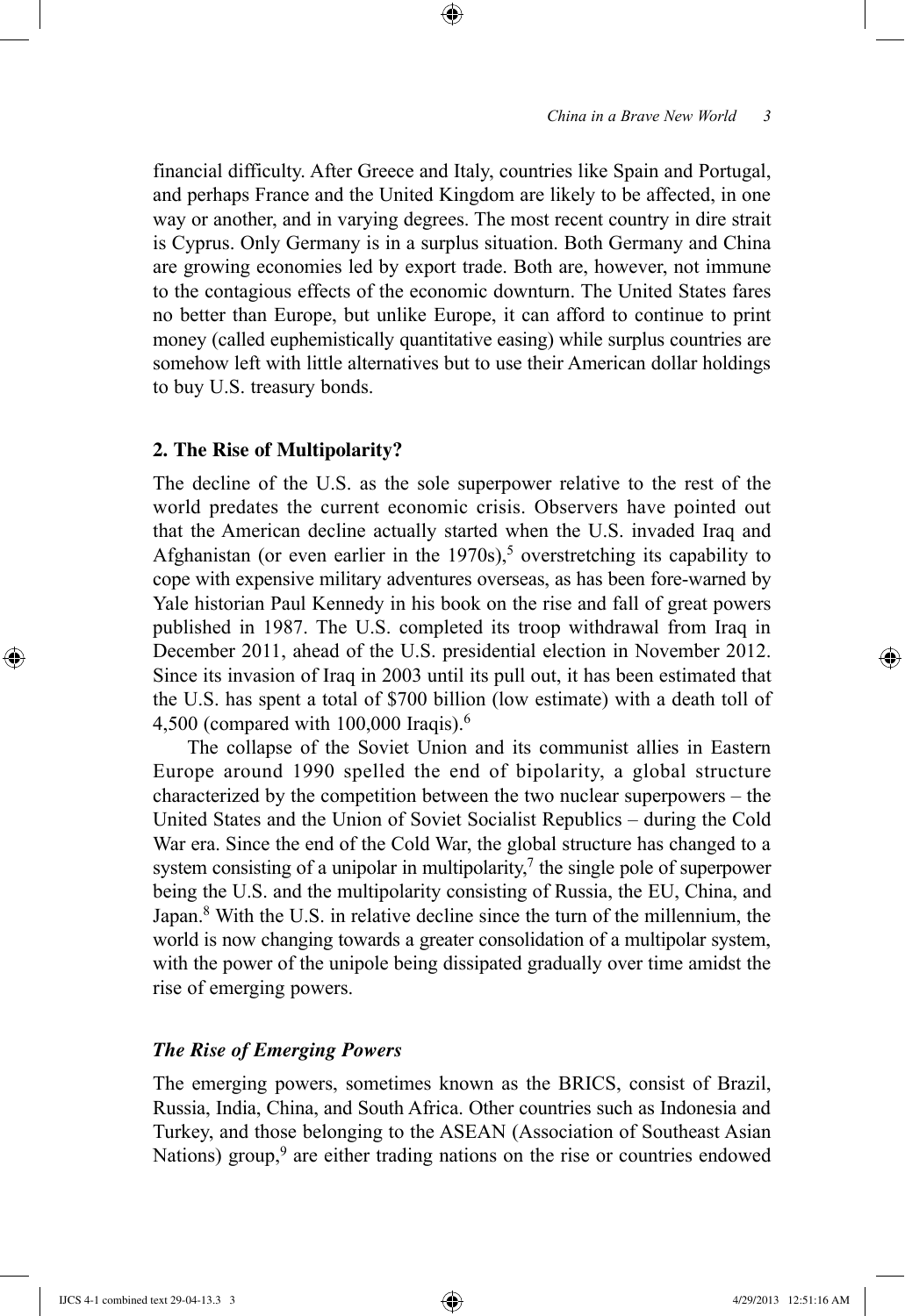with abundant natural resources or both. Of these, China has become the most prominent one because of its spectacular economic growth. It is now the second largest economy and the second largest trading nation on earth,<sup>10</sup> with the largest amount of foreign exchange reserves (some US\$3.24 trillion as of June  $2012$ ,<sup>11</sup> about 30 per cent of global foreign reserves). It has accounted for more than 40 per cent of global economic growth since 2008, according to Bloomberg data.12 Various forecasts have put China surpassing the U.S. as the largest economy by around 2020. All these economic indicators add weight to China's overall power base made up of various dimensions including its demographic size and its veto power in the UN Security Council. One can of course query the accuracy and reliability of these economic data and forecasts, but no one seems to doubt that China is catching up with the U.S. and surpassing the latter in increasing numbers of power measurements, including car sales and mobile phone sales, and in the use of steel and concrete. If perception "makes" reality, then China is being seen and its influence being felt almost everywhere.

⊕

Given China's growing strength, can it shield itself from the negative impact of the so-called great financial crisis happening at the moment? Up till now it seems to be able to do so, but in this increasingly interdependent world, no country is an island, and sooner or later China will be visibly affected. A Bloomberg News poll of investors conducted in September 2011 found that most investors expect the 10 per cent growth rate that China has enjoyed for the past three decades will fall to just 5 per cent by 2016.13 This may not be all doom and gloom, as a growth rate of this magnitude may signal a moderate and more sustainable growth, by international standards. China's exports in 2012 are expected to be significantly affected as a result of the economic slump in Europe and in the U.S.

The emerging powers have demonstrated their influence in recent times in at least two major global issues: one is the restructuring of the International Monetary Fund and the World Bank in which these countries call and strive for a greater representation in terms of quota allotments and voting rights. Another issue is the issue of climate change, in which these countries demonstrated their bargaining strength in the summit talks first in Copenhagen in 2009 and then in Cancun in 2010, in Durban in 2011, and in Rio in 2012. Also, these powers are beginning to give foreign aid. China published its first white paper on foreign aid in April 2011. India recently announced that the Indian Agency for Partnership in Development would oversee an aid budget of over US\$11 billion over the next five to seven years.14 All the aid policies of these emerging economies share a similar aim of enhancing South-South cooperation. For example, Chinese aid aims to establish mutual help between developing countries; Brazil's aid programme is framed by appeals to solidarity and cooperation among Latin-American countries and Portuguese-

⊕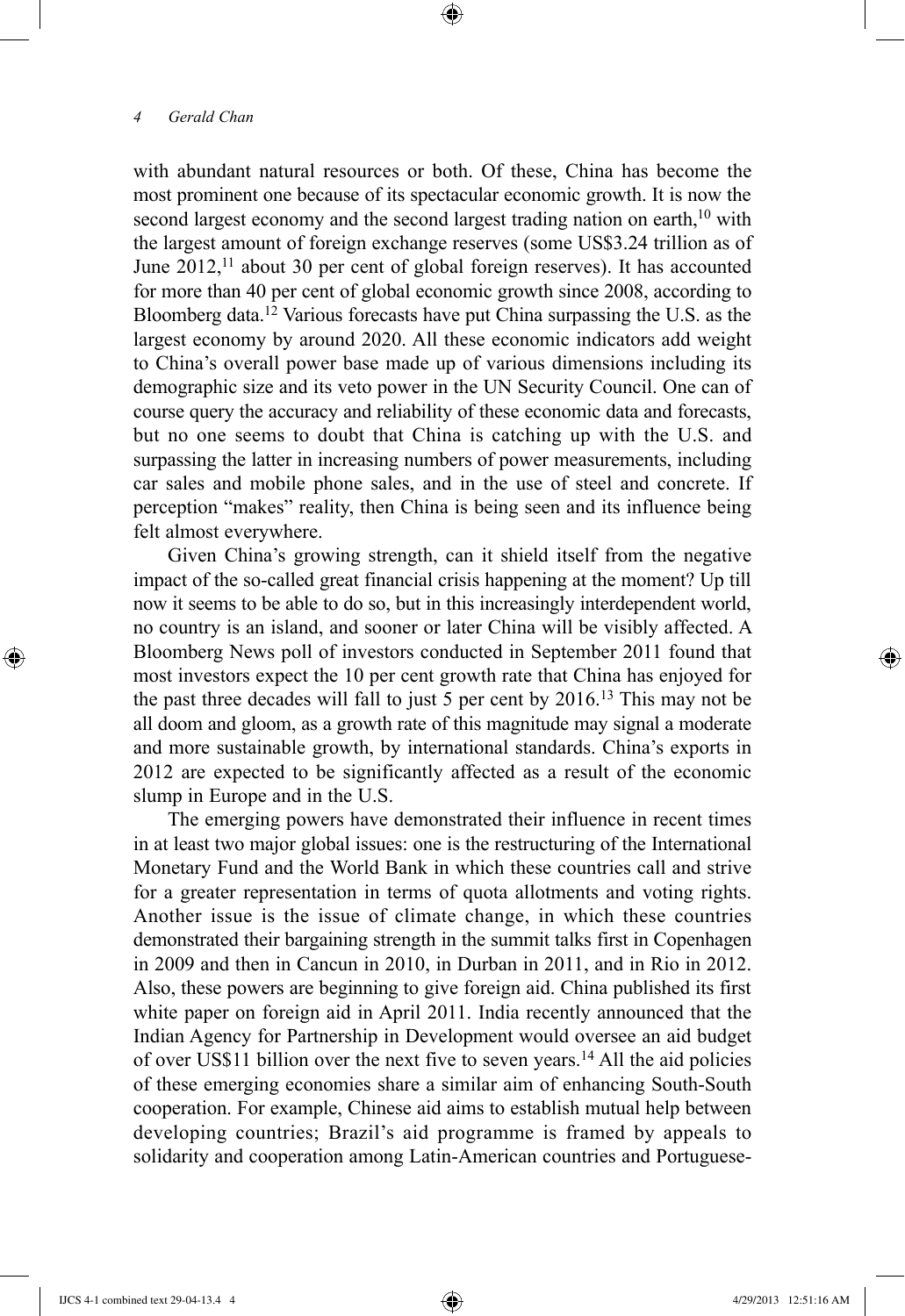speaking countries in Africa; Russia, known as a 're-emerging' donor, says it is being a good neighbour by supporting low-income countries.<sup>15</sup>

⊕

## **3. The Changing World Order**

The multipolar moment in international politics has come since the end of the Cold War; it has started as a result of the relative decline of the U.S. and the concomitant rise of emerging powers. One major consequence is that global governance has become on the whole more diverse, more democratic, more complex, and more competitive.

Despite its relative decline, the U.S. continues to shape in a significant way the development of multipolarity. It tries hard to arrest its fall and to maintain it superior position, viewing the rise of China as a challenge. From China's perspective, the U.S. succumbs to taking actions to retard and disrupt the rise of China, consciously or subconsciously. The U.S. also maintains that China needs to be engaged, to be brought into the rules that govern international relations. President Barack Obama has said this, so has his former Secretary of State Hillary Clinton as well as their key advisers.

Obama's speech made before the full house of the Australian Parliament in November 2011 sends a clear message in this regard. In stressing the return of the U.S. to Asia (apparently after the Vietnam War and its military campaigns in Afghanistan and Iraq), Obama openly said that the communist rule in China would fail. Coupled with the signing of a military agreement with Canberra to set up a military base in Darwin, the capital city of the Northern Territories of Australia, it seems that the U.S. is playing hard balls, trying to line up Australia and other allies in Asia, like Japan and South Korea as established ones and India and Indonesia as new ones, to "contain" China.16 The Australian government, in statements expressed by its Prime Minister Julia Gillard and its then Foreign Minister Kevin Rudd, tosses the American line.

There are dissenting voices within Australia. Former Prime Minister Paul Keating, for one, sees things quite differently. While he welcomes the U.S. presence in the Asia-Pacific region and the rotational deployment of a small group of American marines in Darwin,<sup>17</sup> he obviously has doubts about the use of the Australian Parliament as a platform to voice a containment policy of China. He says that China is not the old Soviet Union and the return to a bipolar rivalry is non-conducive to peace. The world, as he sees it, is moving towards a concert of power, like a balance of power in a multipolar system. According to Keating, in a TV interview in Australia,<sup>18</sup> China has suffered two hundred years of retarded development and is now rising to get richer. The country should be welcomed by the rest of the international community, and a rising power demanding a greater say is a natural thing, and should be

⊕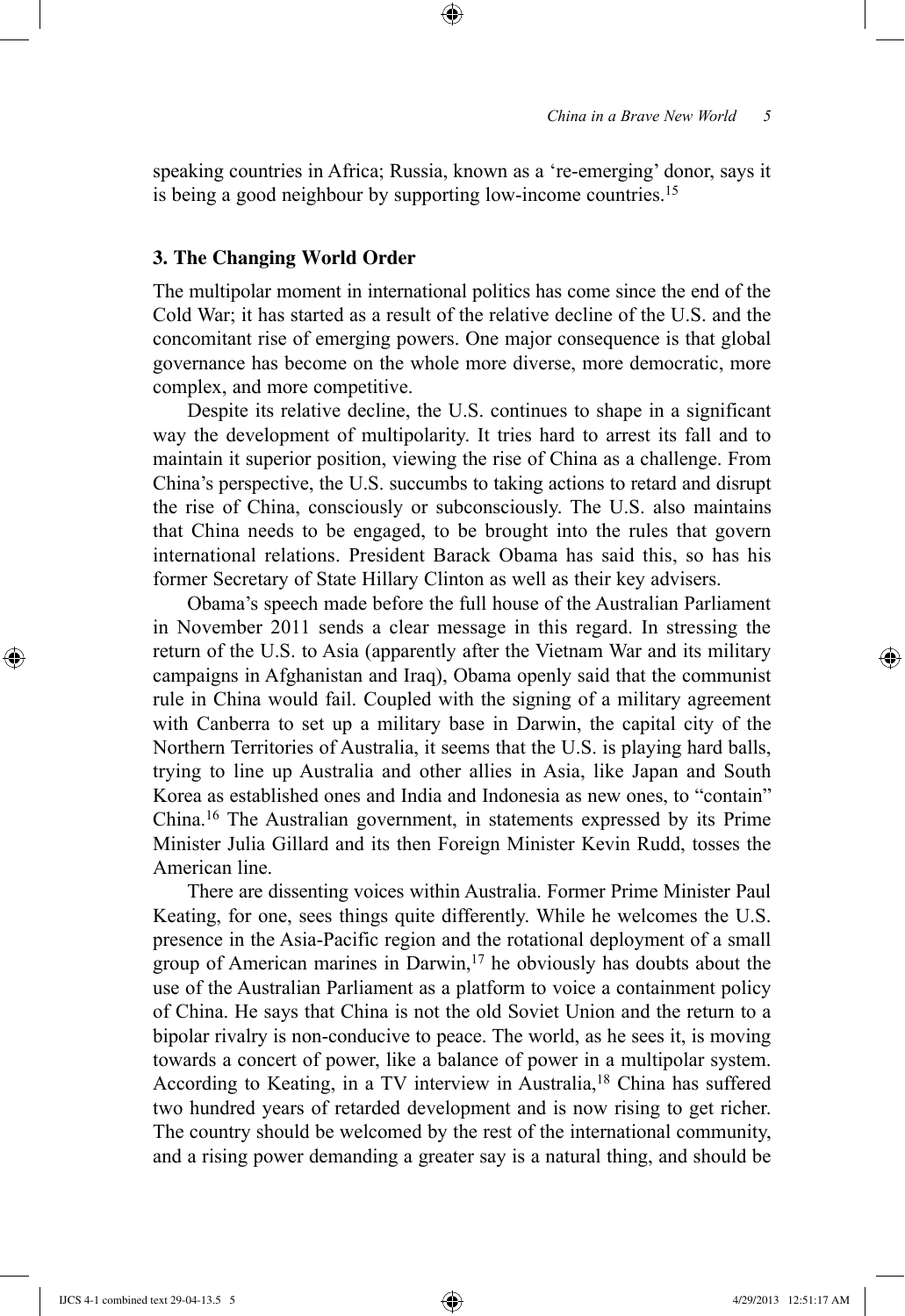accommodated unless it wants to dominate others. He says that he sees as yet no evidence of China dominating others, apart from some minor skirmishes with its neighbours over some small island groups in the South China Sea.

⊕

Keating's analysis seems to make good sense. However, the Australian government obviously has other ideas. Although China is the number one importer of Australian goods, it belongs to a different system, the Other, and therefore a potential enemy.19 Australia, perhaps like many other states in the Asia-Pacific region, the Philippines being a good example, tries to play a balance of power, allying politically and militarily with the U.S. while developing trade and investments with China.

Hugh White, a professor of strategic studies in Australia, refers to this American containment policy as the Obama doctrine,<sup>20</sup> a reference to the Truman doctrine of communist containment. He is adamant that this kind of policy carries a lot of risks for the U.S. as well as for China. He points out that the doctrine is a serious mistake, as 'it commits America to a strategic confrontation [with China] which will cost it dearly, which it might not win and which it could quite possibly avoid without sacrificing its vital interests in Asia.'21 He suggests that America should take a step back from the doctrine.

American is still the superpower, the champion of liberal-democratic values that underpin the dominant reign by the West. The American government is based on and survived by the ability to win the votes of its people. And the people are resentful of the Chinese for apparently taking away their jobs. Rejected by the 99 per cent that occupy Wall Street and other cities, the 1 per cent of the U.S.A. has to be seen to be doing something to ameliorate the anger of the 99 per cent, and China may come in handy as the scapegoat to take the blame for America's economic ills, especially around the time of the presidential election in late 2012. A containment of sort, $22$  fuelled probably by ignorance or political convenience or both, a "Cold War" enemy is called for. Finger-pointing at Al Qaida or the Taleban has somehow lost its shine as the invasion of Afghanistan and Iraq has turned out to be looking increasingly like a Vietnamese style debacle.

The burgeoning containment policy is still in its infancy, more rhetoric than substance, as the policy has not been really institutionalized in any significant way. The stationing of a small force in Australia is more symbolic than anything else. It is, however, an extension of the concept and practice of burden-sharing of American military outreach from Europe, to Japan, and now to Australia. The establishment of the Trans-Pacific Partnership (TPP) with minor economies (apart from the U.S. and Japan) without China is small in trading terms, and its work is likely to overlap with those of other regional free trade initiatives, multilateral or bilateral, as well as with the work of the World Trade Organization, while unnecessarily antagonizing the world's second largest economy. China being the largest trading partner

IJCS 4-1 combined text 29-04-13.6 6 4/29/2013 12:51:17 AM

⊕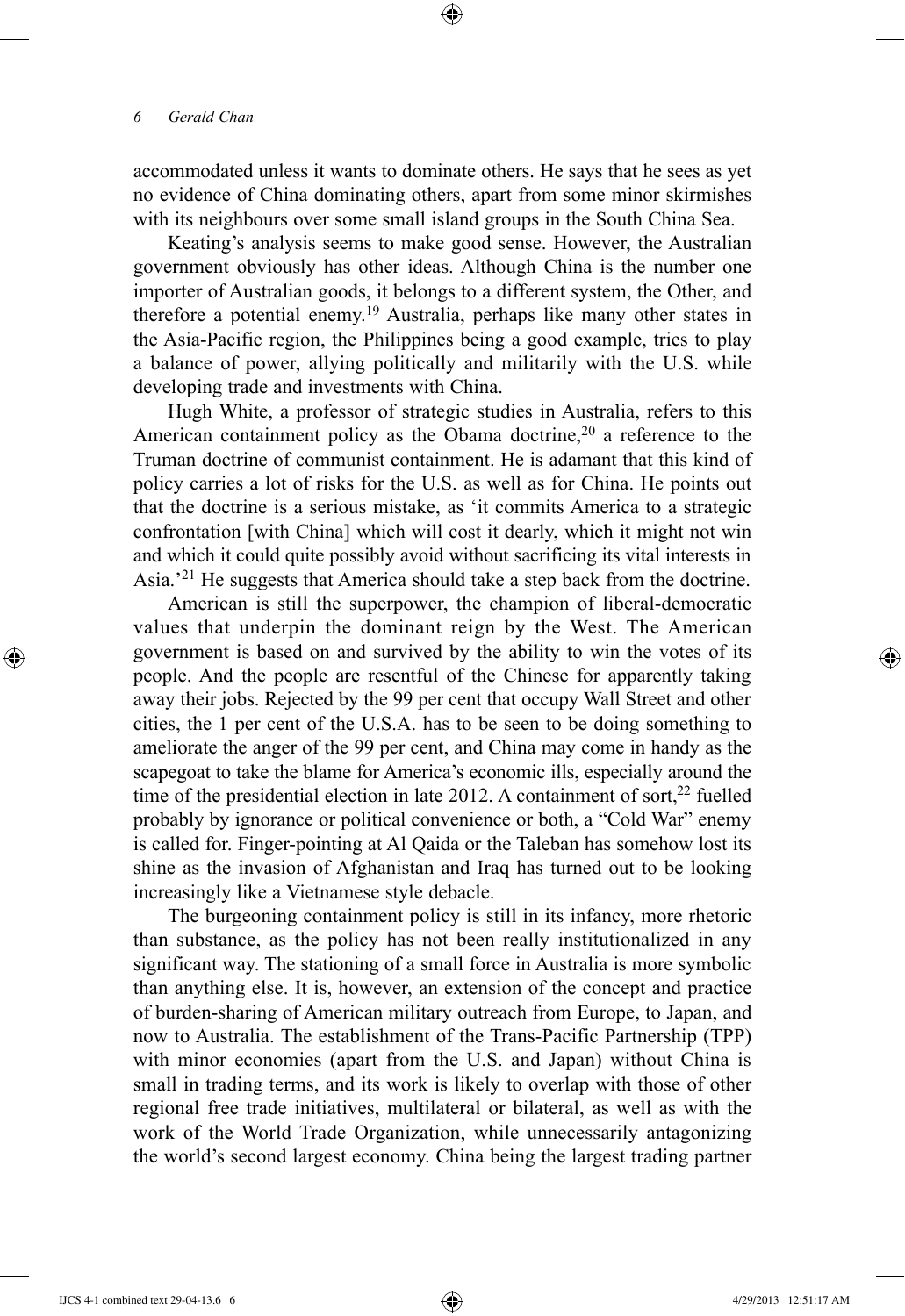to all of the members of the TPP, it will be difficult for them to take actions to harm their trading relationships with China. All countries welcome the presence of the U.S. as a balancer to China, but they are pragmatic enough to see the need to avoid a possible Sino-U.S. military showdown that would damage their interests.23

⊕

# **4. China's Search for Its Place in the World**

Underpinning the current multipolar system is a balance of economics, overshadowing a balance of strategic-political power (in the traditional, classical realist sense based on military deterrence) and a balance of ideology (between liberal-democracy and communism). This balance of economics refers to the increasingly fierce competitions over trade, finance, and the system that governs the play in such competitions. Prominent in such governance are the rules of engagement which have been developed over a long period of time in modern Europe, but have become widespread around the world since the end of the Second World War. So what matters is whose rules are regulating these games.

The system of modern rule making, rule application, and rule adjudication is very much a Western invention based on the Westphalian system since 1648. These rules form the basis of governing inter-state relations and international organizations in Europe. The practice spread to the rest of the world over the course of some 360 years, buttressed by Western monitoring and sanctioning, especially since the founding of the United Nations and the gaining of independence by states in the developing world. Europe grew strong over these centuries through industrialization and colonization, becoming the dominating force in the current system of international relations we see today. Although imperial Qing 清 and the early Republic of China (before retreating to Taiwan) had had some diplomatic experiences mostly as an exploited or subservient junior member of the international community, it was the People's Republic that has started to reach out to the outside world since its opening in 1978. As a major power today, China is still a latecomer to the world of diplomacy in general and to the world of international organizations, and thus multilateralism, in particular. China is still learning the rules of the game of international engagement. Most of these rules are designed and enforced by the West, in particular by the U.S. and some major European countries like the U.K., France, and Germany. The most obvious examples in the area of finance and trade are those rules that govern the working of the World Bank, the IMF and the WTO, which are products of the Bretton-Woods system, whose original purpose was to cater for the material interests of the U.S., the U.K. and a number of western European countries – the major victors of the Second World War.

⊕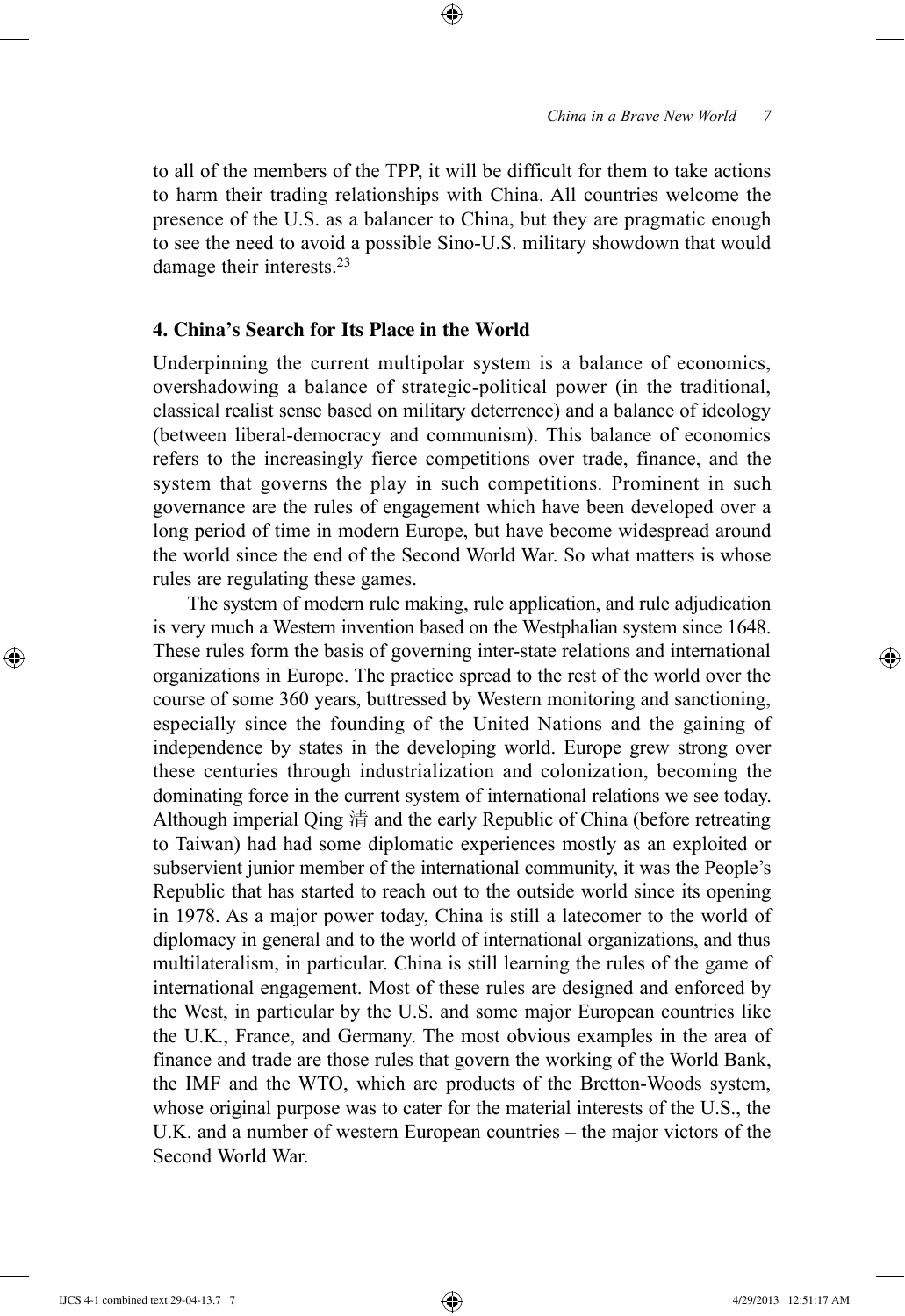As a latecomer and as a relatively weak power (apart from gross economic and military powers, even these are weak in per capita terms by international standards), China is lying low and learning to play the game that Western states have been playing for a much longer period of time, always cautious of protecting its interests in so doing. It knows full well that the existing rules are not always kind to it, as they protect in the main the interests of the rich and the powerful in the West, to the neglect and even the detriment of the developing world.

⊕

To tell China to play the universal rules of the game in international relations by U.S. top government officials from the President down is an indication of the importance of the role of rules played by the big powers in their competition over politico-economic influence and interests in the world. In a nine-day tour of the Asia-Pacific region in November 2011, which took President Barack Obama to Honolulu, Canberra, and Bali, he stressed the pivot or return of the U.S. to Asia. He warned that China must play by the rules of the international community in economic affairs, a reference to China's slow political and financial reforms, the low value of the Chinese yuan against the U.S. dollar, and the Chinese violation of intellectual property rights.24 Obviously Obama was trying to promote American interests and values in the wake of the global economic slowdown and of the U.S. withdrawal from Iraq and Afghanistan. The Chinese were quick to respond. "If the rules are decided by one or several countries, China does not have the obligation to observe them," said Pang Sen 庞森, a deputy director-general of China's Foreign Ministry, at the Asia-Pacific Economic Cooperation summit in Honolulu.25 He stressed that China would play by the rules of international agreements that it had been party to the negotiation.<sup>26</sup>

The divergent views of the U.S. and China over the latter's rule observance bring to the fore two important aspects of contemporary international relations: one is the increasing role played by rules as a means to judge the behaviour of states in global affairs; the other is whether or not China is an outlier in rule observance and norm compliance. These two aspects figure not only prominently in the relations between the declining power and rising power, they also affect other global relations. The growing importance of rules in international affairs is a welcome development, as countries can debate and argue about standards of behaviour through legal means rather than the use of military force to settle disputes. This development ties in well with the diminishing utility of using military threat and deterrence as a way to settle international disputes and the increasing reliance on multilateral coordination as a way to resolve problems peacefully.

The second aspect, whether or not China is an outlier, deserves closer scrutiny, as the answer to this question will have a significant impact on the future shape of the world and on issues of war and peace. The question can

IJCS 4-1 combined text 29-04-13.8 8 4/29/2013 12:51:17 AM

⊕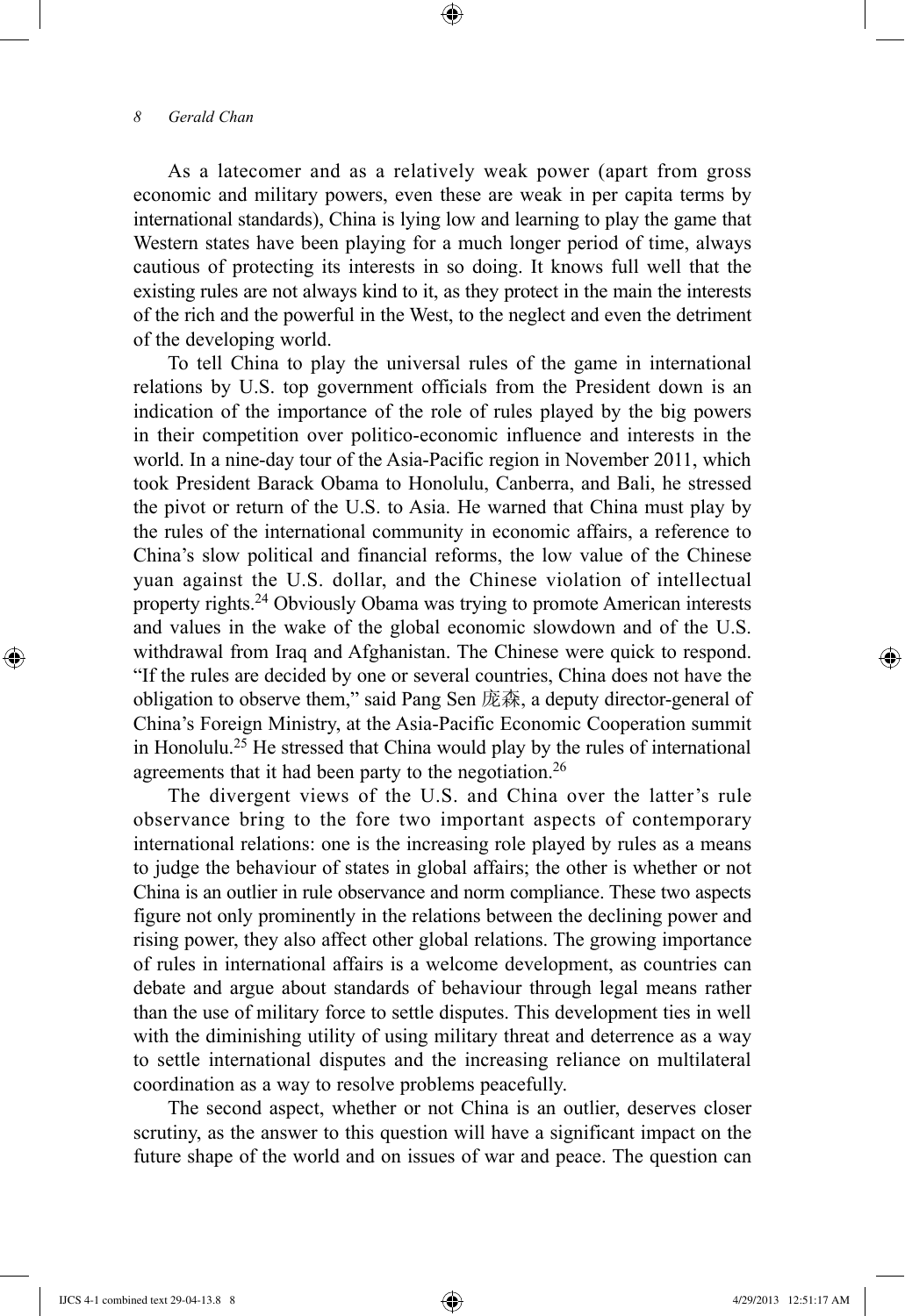be usefully seen against the context of the development of the system of rules in world affairs, as I have discussed in brief earlier, which is very much tied in with the development of the European state system and the system of international organizations based on rules first played among states within the European theatre and then later on spread to the rest of the world. The relations between states and international organizations must also be taken into account, as strong states in Europe in the past had applied a "double standard" in rule application: those within the strong civilization influence of the West were governed by one set of standards: equality among them and no interference in each other's internal affairs; but those outside such sphere of influence in the developing world had been treated by the West using a different standard, such as extraterritorial rule. Remnants of this kind of behaviour still linger on, although to a lesser degree and in a less apparent way, because of increasing political awareness and because of the rise of powers in the developing world. These rising powers cry foul and take actions to correct the discrepancies in the different standards of civilization applied by European countries to non-European countries. Of course the picture is more subtle and complex than this and there are different shades of standards even within the West and within the non-West, apart from between the West and the rest.

⊕

China is taking steps to counter this perceived American containment policy. One major counter action is to improve its somehow tarnished relationships with its neighbours mainly as a result of territorial disputes. In July 2011 China set out guidelines for implementing a "declaration on conduct" with Southeast Asian nations over the resolution of disputes in the South China Sea. In early November 2011 China announced it would join its south-western neighbours in combating piracy on the lower Mekong River.27 At the East Asia Summit held in Bali, Indonesia, in late November 2011, China proposed a three billion yuan maritime cooperation fund with ASEAN countries to counter moves by the U.S. and the Philippines to resolve disputed territories.28

The rise of multipolarity is not confined to the end of the Cold War and the rivalry between the superpowers, the U.S. and the former Soviet Union; nor is it limited to the relative decline of the U.S. and the relative rise of China and of other emerging powers like India and Brazil. It means more than that. The current financial crisis in Europe, and the inability of the major powers of the eurozone and the U.S. to overcome the crisis in the foreseeable future means that global economic power is being shifted to Asia and other emerging economies around the world, much quicker than we originally thought at the turn of the millennium. No one is immune to the effects of the eurozone crisis, but it would seem that Asia and the emerging economies are likely to weather better than others because of the greater ability of their macroeconomic

IJCS 4-1 combined text 29-04-13.9 9 4/29/2013 12:51:17 AM

⊕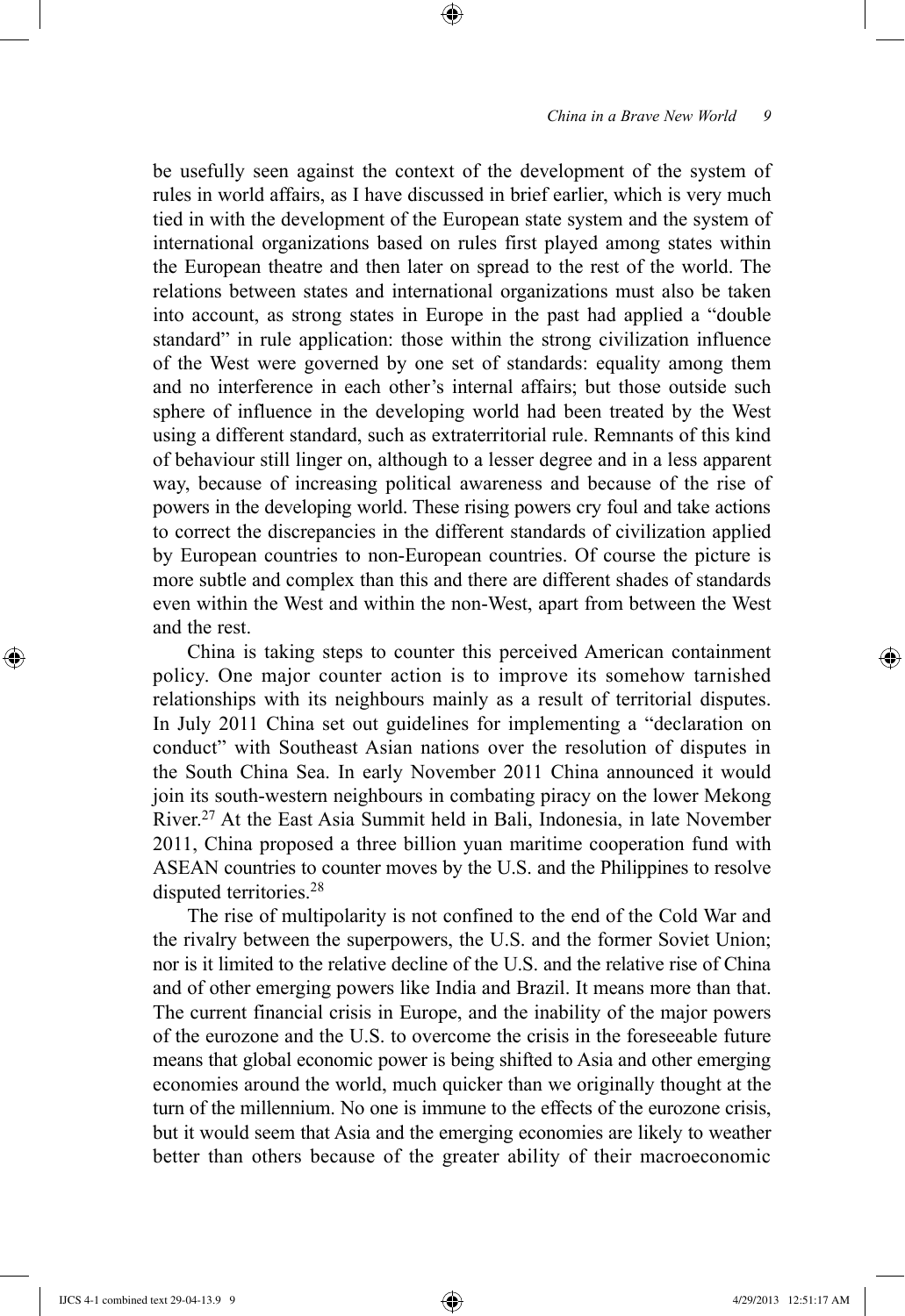systems to cope, being based on export drives, private savings, and the accumulation of foreign currency reserves. The crisis also has the effect of pushing and shifting the pattern of trade and investments from the North-South axis to the South-South axis. In addition, new emerging economies like Indonesia, Mexico, and Turkey may be enticed to join the BRICS to form an economic coalition of convenience, raising the power profile of these countries in the world politico-economy. This power shift will lead to these countries to speak out louder in shaping the rules that govern global affairs. By default or design, China will be pushed to take on a greater leadership role to bring about a brave new world. Can China rise to the occasion?

⊕

#### *In this Brave New World…*

*What is China's Challenge?* China, together with the Asian rich and the emerging economies, can help to address the imbalance in global development and the uneven distribution of global wealth. How will China and these countries face the challenge? The promotion of South-South cooperation has begun, and its role in international aid has been recognized by participants to the 4th High Level Forum on Aid Effectiveness held in Busan, South Korea, in November/December 2011. By providing finances, actual or pledged, to the IMF through quota subscriptions or purchases of IMF bonds as well as to burgeoning regional initiatives such as the Chiang Mai Initiative Multilaterlisation,<sup>29</sup> China is seen to be providing some international and regional public goods. Whether these provisions are enough or not and to what extent will they help to stabilize the global finance and economy are subject to debates and further scrutiny. In any case, China is poised to emerge as a relatively stronger player as a result of the current economic crisis and its leadership in the global political economy will be in greater demand, as evidenced by the increasing number of Chinese nationals taking up leadership roles in international organizations.30

In its increasing engagement with the world, China learns from the outside, through adopting some norms, complying with them, and internalizing them. On the other hand, China rejects other norms and tries to change them or propose new ones to compete with or to replace them. China is most of the times a rule taker, but sometimes a rule breaker, and incrementally a rule maker. The outside world also learns from China about its way of doing things. A process of mutual socialization and legitimization is taking place, although the effects of interdependence may be uneven, depending on the issues involved and the power relationships.

*What is China's Purpose?* When Mao Zedong declared in 1949 that China had stood up, he probably had in mind that the country had broken off the

IJCS 4-1 combined text 29-04-13.10 10 4/29/2013 12:51:17 AM

⊕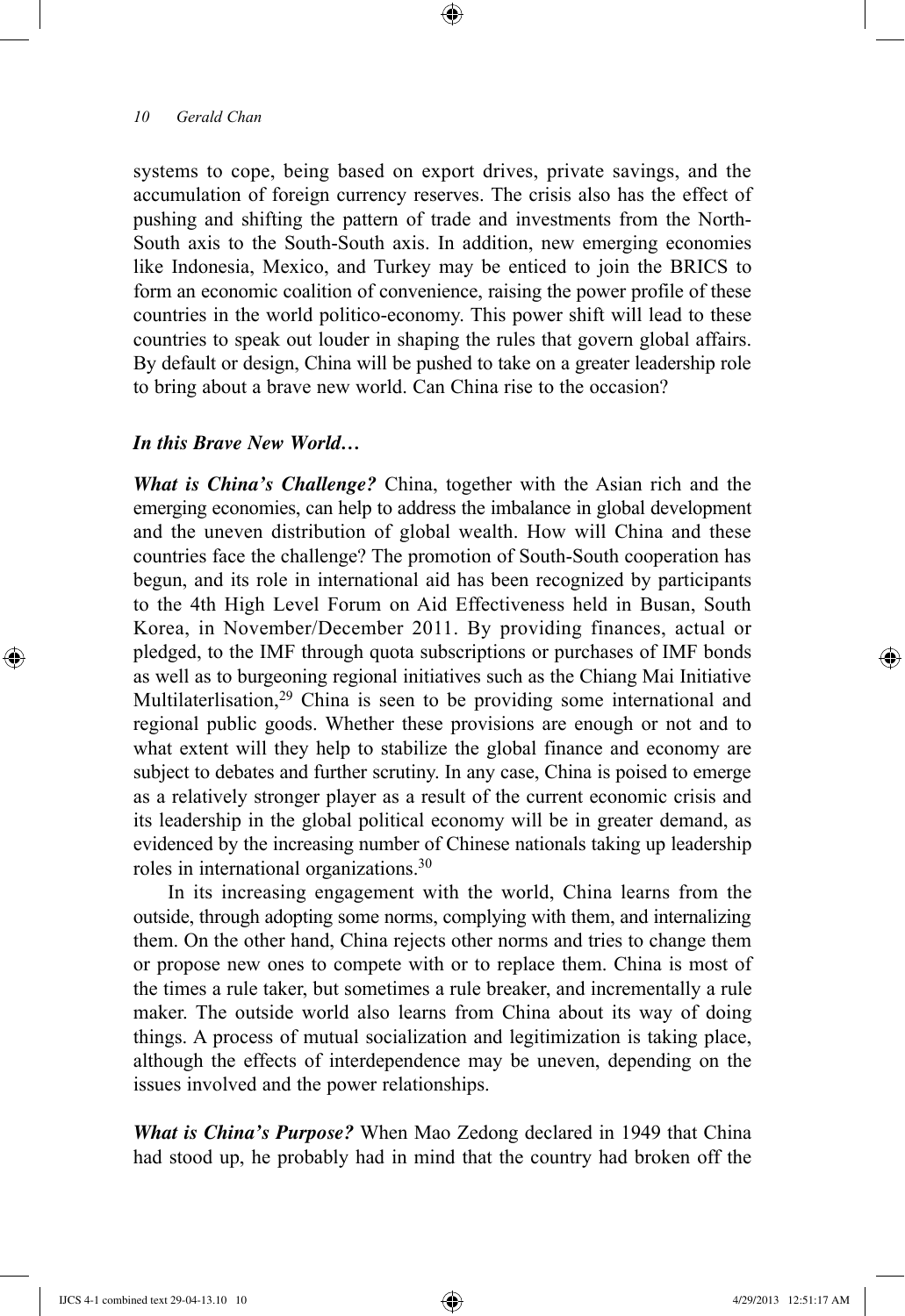shackles of a century of humiliation under Western imperialists. China's purpose since then has been to build a country strong in military power and rich in material wealth so that China can protect itself and prevent others from bullying it again, a country that will feel proud of its present and its glorious past and a country that will command the respects of others. The path to building such a nation is full of obstacles, both internally and externally, as China has found out through experiences in recent years and decades. The arduous task of state-building is still going on.<sup>31</sup>

⊕

When China becomes strong and wealthy, will it become a "hegemon"? Although Chinese leaders like Deng Xiaoping and his successors have emphatically stressed that China will not, outsiders are not so sure, as history has shown that great powers in the past have gone on to become one, witness the imperialist and colonizing experiences of Spain, Portugal, the Netherlands, France, Germany, Great Britain, Japan, the Soviet Union, and the United States of America. Those who see things differently will point out that China is different from these countries, which all belong to the "West". China is a peaceful country on the rise. Its relations with the outside world in the past were to defend itself against "barbarians" rather than to invade them. Even if invasions did take place, they were short-lived and China would withdraw very quickly back to the confines of its own territories. Chinese mentality is in the main inward-looking rather than outward-looking. So far, it has not maintained any military base overseas, and its conflicts with its neighbours are mostly small in scale, intermittent in occurrence, and limited to territorial disputes over tiny islands and islets. Its relations with Taiwan are internal matters and they have turned calm and stable these days. In a way, China is unique, *sui generis*.

*What is China's Vision?* Apart from building a country that is strong and rich, Chinese leaders do not seem to have spelt out a clear vision for the country's future. Unlike other superpowers, China does not have a desire to spread its ideology as a universal value, to colonize others, or to convert them to its beliefs. China lies low, cultivates its economic field like a diligent farmer working away in the field in a traditional agrarian society. It minds its own business, not others, and it does not like others to interfere in its domestic affairs.

Although increasing number of countries are urging China to play a greater role in world affairs as a responsible member of the international community in commensuration with it power and status, China does not seem to be in any big hurry to do so. It would certainly like to be seen as a responsible member, but not a dominating leader. Its understanding of leadership in world affairs is not the kind of understanding that positions the leader at the very forefront of the group to mete out commands to others, but

⊕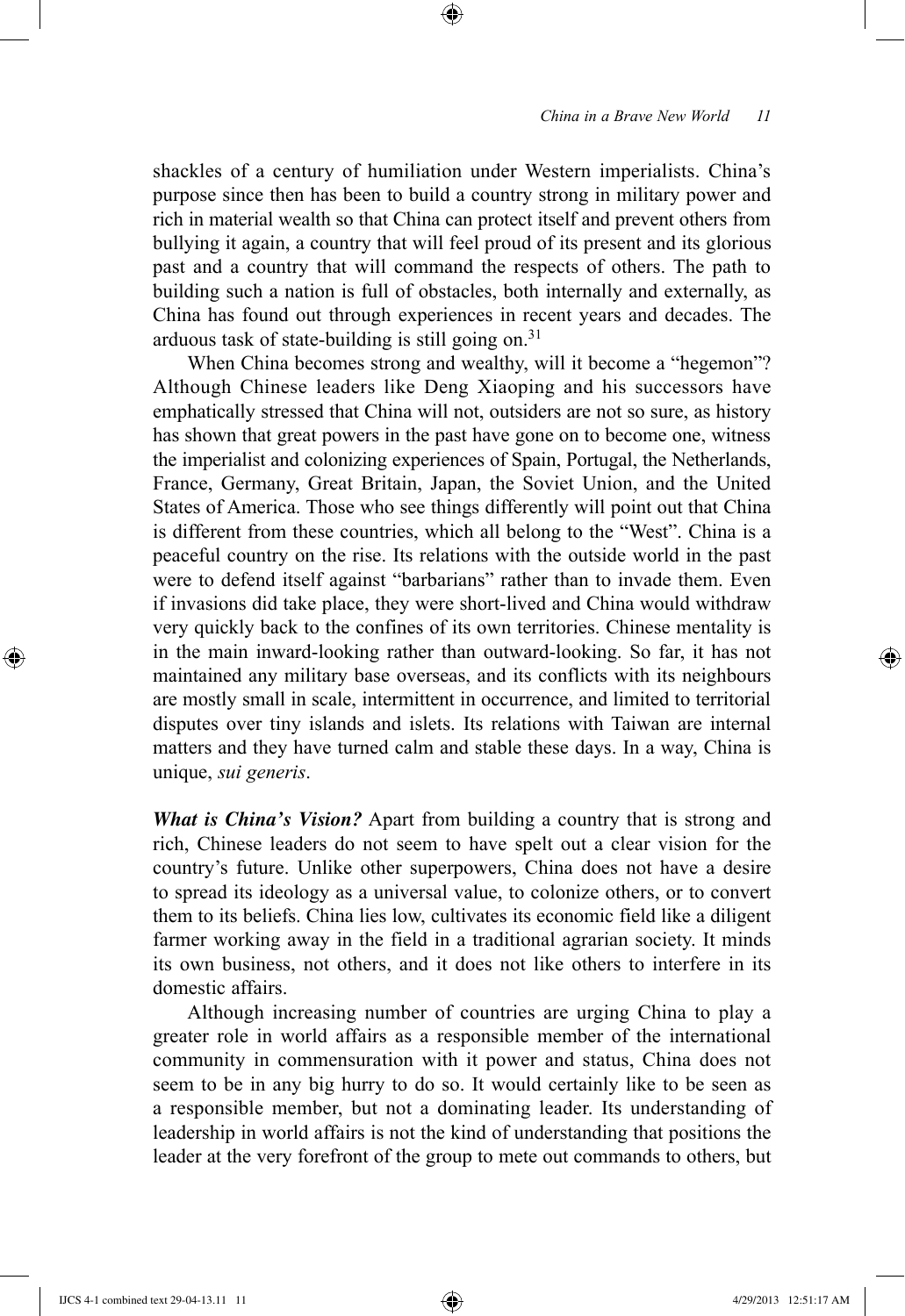a rule-abiding, responsible fellow member of the group. China would not be unhappy if other countries take the lead, as far as its interests are not tampered with, and it does what it can do best, to protect its national interests and then the interests of developing countries, in that order, while not entirely oblivious to the interests of the leaders in the system.

⊕

China's vision of the world is a harmonious society in which there is no hegemonic politicking and in which members work together in a cordial manner within a just global structure, a society lying somewhere in between a hierarchical-stability system and a balance-of-power system in which dispute resolution is sought through peaceful means. This is not a harking back to the *tianxia* 天下 system in the tributary past, despite veiled suggestions by some recently published works in the field to that effect,  $32$  but a vision of a harmonious society in contemporary international relations.

*What is China's Fate?* China's fate lies in its ability to meet the challenges coming from domestic demands for change and international pressure to conform. Domestically the demand for political change is paramount. Like other authoritarian states around the world, China is facing a popular demand for greater freedom and accountability, fuelled by the unprecedented speed with which these demands transmit through digital social networks. China is preoccupied with a host of well-known internal problems such as a widening wealth gap, worsening environmental degradation, and dysfunctional healthcare system to be able to pay full attention to addressing global problems.

Externally, its poor human rights record, its marauding search for natural resources, and its neo-mercantilist trading practices have given rise to demands on it to conform to international norms and rules with which China is struggling to cope, with some major successes but still falling short of outside (read Western) expectations.33 There is a lot of work to be done, especially in how to project its positive image and soft power, to cultivate friendship and to win over the hearts and minds of its competitors. In addition, China has to bear the burden and consequences of misperceptions and suspicions harboured by others of its intentions and behaviour.

China's domestic legitimacy lies in the continuing improvement of the living standard of its poor, coupled with a more relaxed political control. Its external legitimacy lies in working well with multilateral institutions to bring about a more peaceful world and a more equitable and fairer international society. In the midst of trying to enhance its domestic as well as its international legitimacy, China is groping for its own identity, an identity that will break away from its imperial past, its Middle (read Central) $34$ Kingdom mentality, to morph into one that posits China as a 'normal' state in a multipolar world. Just as China has to live with a U.S. hegemon, there seems to be a need for others to live with a rising China in its rough

⊕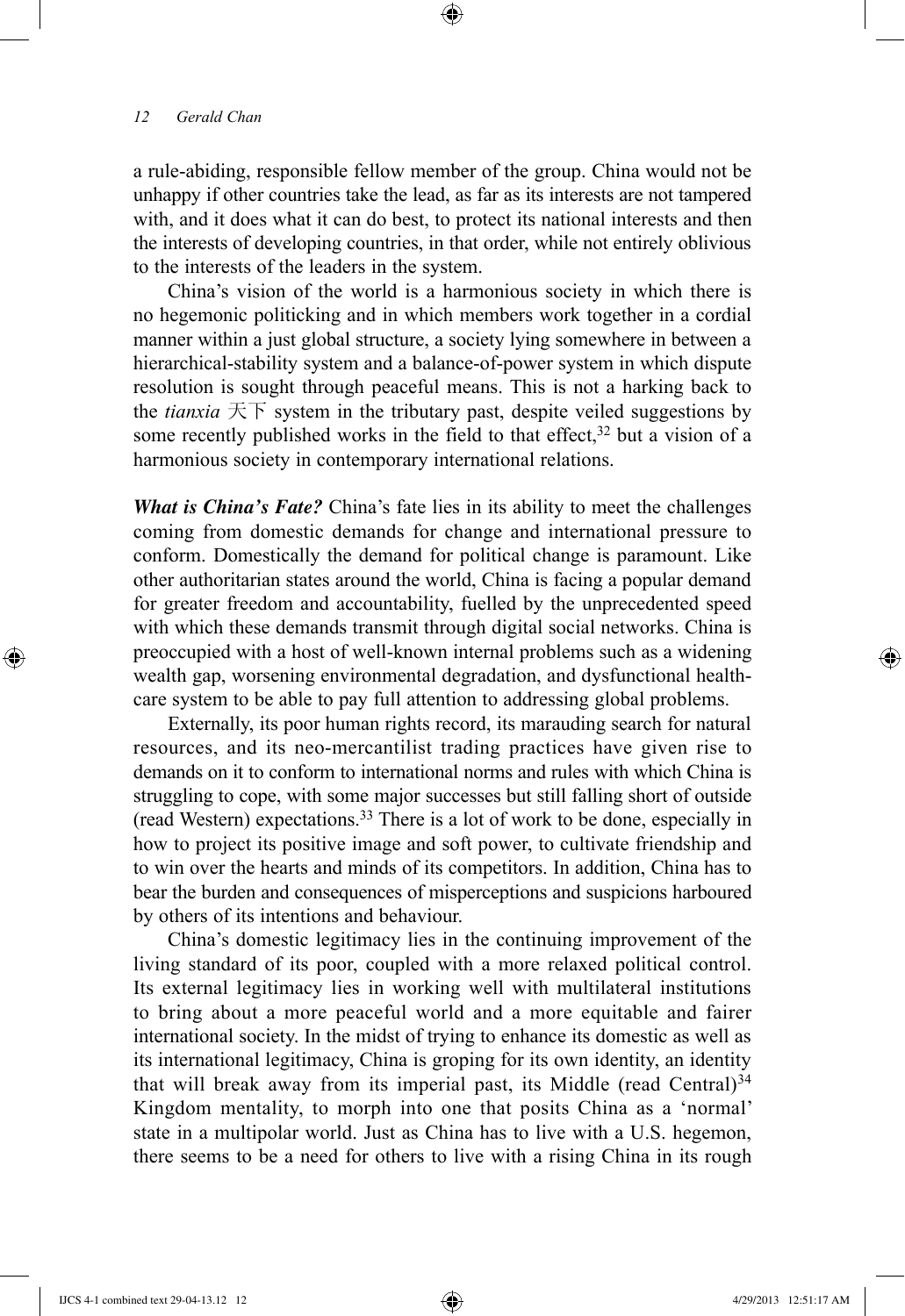transition from a Middle Kingdom to a normal state, while the centre of world power and development continues to shift from the West to the East. China can now afford to dream dreams, whereas in the recent past it has a lot of nightmares.

## **Notes**

 $\bigoplus$ 

- This paper is based on my keynote speech delivered in a China workshop held at Nanyang Technological University, Singapore, on 21st February 2012. I am grateful to Chair Professor LIU Hong and Associate Professor YAO Shuntian for their kind invitation and to the workshop participants for their constructive comments. I am also grateful to Dr Pak K Lee of the University of Kent, U.K., and Dr Lai-Ha Chan of the University of Technology, Sydney, Australia, for reading an earlier draft of this paper and offering valuable suggestions. Thanks are due to an anonymous reviewer of this journal for urging me to clarify some of the concepts used in the paper.
- Dr Gerald Chan 陳智宏 is Professor and former Head of Department of Political Studies at the University of Auckland, New Zealand. Before joining the University of Auckland in 2009, he was Professor of East Asian Politics and Director of the China Centre at Durham University, United Kingdom. He is Visiting Fellow to the Department of Politics and International Studies at Cambridge University (January to March 2013) and Visiting Professor to the Chinese University of Hong Kong (July 2013). His latest co-authored publications include: *China Engages Global Governance* (Routledge, 2012), *China at 60: Global-local Interactions* (World Scientific, 2011) and "China in Darfur: Humanitarian Rule-maker or Rule-taker?", *Review of International Studies* (2011). His latest sole-authored article is "China's Response to the Global Financial Crisis and Its Regional Leadership in East Asia", *Asia Europe Journal* (2012). Gerald serves on the editorial/advisory board of a number of journals, including *Global Society*, *Cambridge Review of International Affairs*, *International Journal of China Studies*, *Journal of Human Security* and *Politics and Governance*. <*Email: gerald.chan@auckland.ac.nz*>
- 1. Tom Donilon, "America is Back in the Pacific and Will Uphold the Rules", *Financial Times*, 28th November 2011, p. 9.
- 2. "China Will Play by Rules It Negotiates: Official", Reuters, 14th November 2011.
- 3. It is not exactly the kind of world that Aldous Huxley envisioned in his *Brave New World* in 1932 or his *Brave New World Revisited* in 1958, but a world nonetheless changed from a strong belief in the West's free-market neoliberalism to an acceptance of some robust state control.
- 4. Interestingly the revival of activities along the Silk Road through Central Asia in contemporary times is led by the rise of China, according to Rouben Azizian, in his public lecture on "Central Asia: Europe or Asia?" delivered at the University of Auckland, New Zealand, 1st March 2012.
- 5. For example, neoliberal institutionalists suggested that the decline started in the early 1970s when President Richard Nixon announced the end of the gold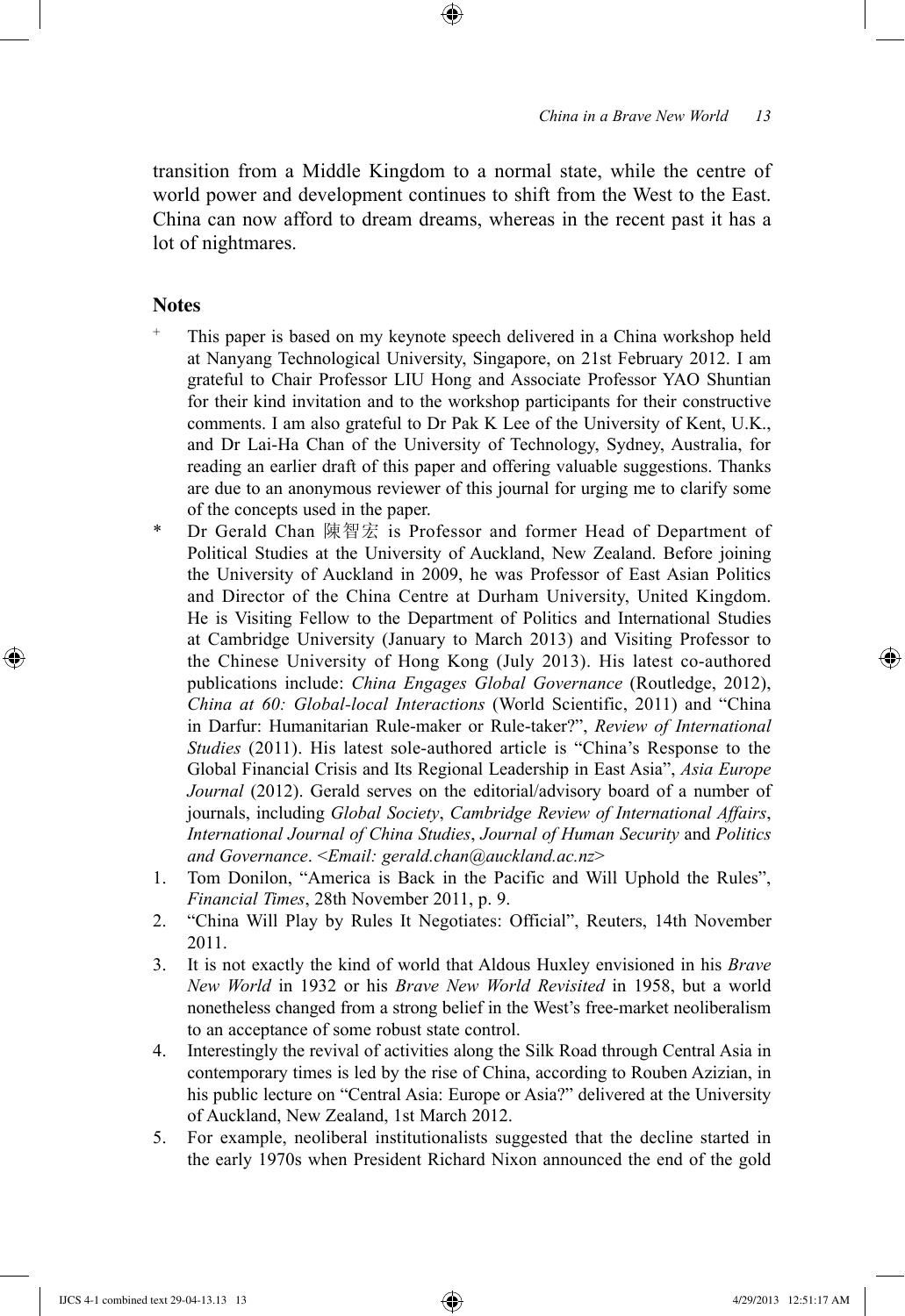standard system, followed by the oil crisis. These were the background for Robert Keohane's *After Hegemony*, in which he argues that American staying power lies with the international institution the US has created after the Second World War.

- 6. "World Watch", Radio New Zealand, 27th November 2011.
- 7. For some recent useful elaborations of the concepts of unipolarity, bipolarity, and multipolarity in the context of Sino-U.S. relations, see Randall L. Schweller and Xiaoyu Pu, "After Unipolarity: China's Visions of International Order in an Era of U.S. Decline", *International Security*, Vol. 36, No. 1 (Summer 2011), pp. 41-72; G. John Ikenberry, Michael Mastanduno and William C. Wohlforth (eds), *International Relations Theory and Consequences of Unipolarity* (Cambridge: Cambridge University Press, 2011).
- 8. This unipolar within multipolarity system ties in well with the Chinese conception of *yichao duoqiang* 一超多强 (one superpower, many powers) shortly after the end of the Cold War. See Gerald Chan, *Chinese Perspectives on International Relations* (London: Macmillan Press; New York: St. Martin's Press, 1999), p. 111.
- 9. Jim O'Neill of Goldman Sachs, who coined the term BRICS some ten years ago, has recently came up with another term CIVETS, rising powers consisting of Columbia, Indonesia, Vietnam, Egypt, Turkey, and South Africa. "First Brics… Now Civets in Changing Global Economy", BBC news <*http://news.bbc.co.uk/ today/hi/today/newsid\_9645000/9645039.stm*> (accessed 30th November 2011).
- 10. In fact, Bloomberg has pointed out that China surpassed the U.S. to become the world's biggest trading nation in 2012, as measured by the sum of exports and imports, according to their respective customs figures: US\$3.82 trillion in the U.S. and US\$3.87 trillion in China. (*Taipei Times*, 11th February 2013, p. 6, *http://www.taipeitimes.com/News/biz/archives/2013/02/11/2003554692*, accessed 26th March 2013.)
- 11. "China Monthly Foreign Exchange Resources" <*http://www.bloomberg.com/ quote/CNGFOREX:IND*> (accessed 4th October 2012).
- 12. Liam Dann, "Get Set for Part 3: The China Crisis", *Weekend Herald*, Auckland, 26th November 2011, p. C4.
- 13. *Ibid*. Forecasts by a U.S. think tank called the Conference Board see that the Chinese economy growing by 8 per cent in 2012, and slowing to an average annual growth rate of 6.6 per cent from 2013 to 2016. Quoted in Bob Davis, "New Push for Reform in China", *The Wall Street Journal*, 23rd February 2012. The Asian Development Bank lowered its 2012 GDP growth estimate for China to 7.7 per cent from 8.5 per cent projected in April 2012, and to 8.1 per cent from 8.7 per cent for 2013. See "ADB Lowers China's Growth Forecast to 7.7%", *China Daily*, Internet ed., 4th October 2012.
- 14. *The Guardian Weekly*, 16th December 2011, p. 34.
- 15. *Ibid*. For a recent analysis of the aid policy and practice of the emerging economies, see a special issue on "Rising States, Donors, Brics and Beyond", *Cambridge Review of International Affairs*, Vol. 25, No. 4 (December 2012).
- 16. Or "hedge against" China. See Zbigniew Brzezinski, "After America", *Foreign Policy*, January/February 2012. For a potential containment of China mounted

IJCS 4-1 combined text 29-04-13.14 14  $\bigoplus$ 

⊕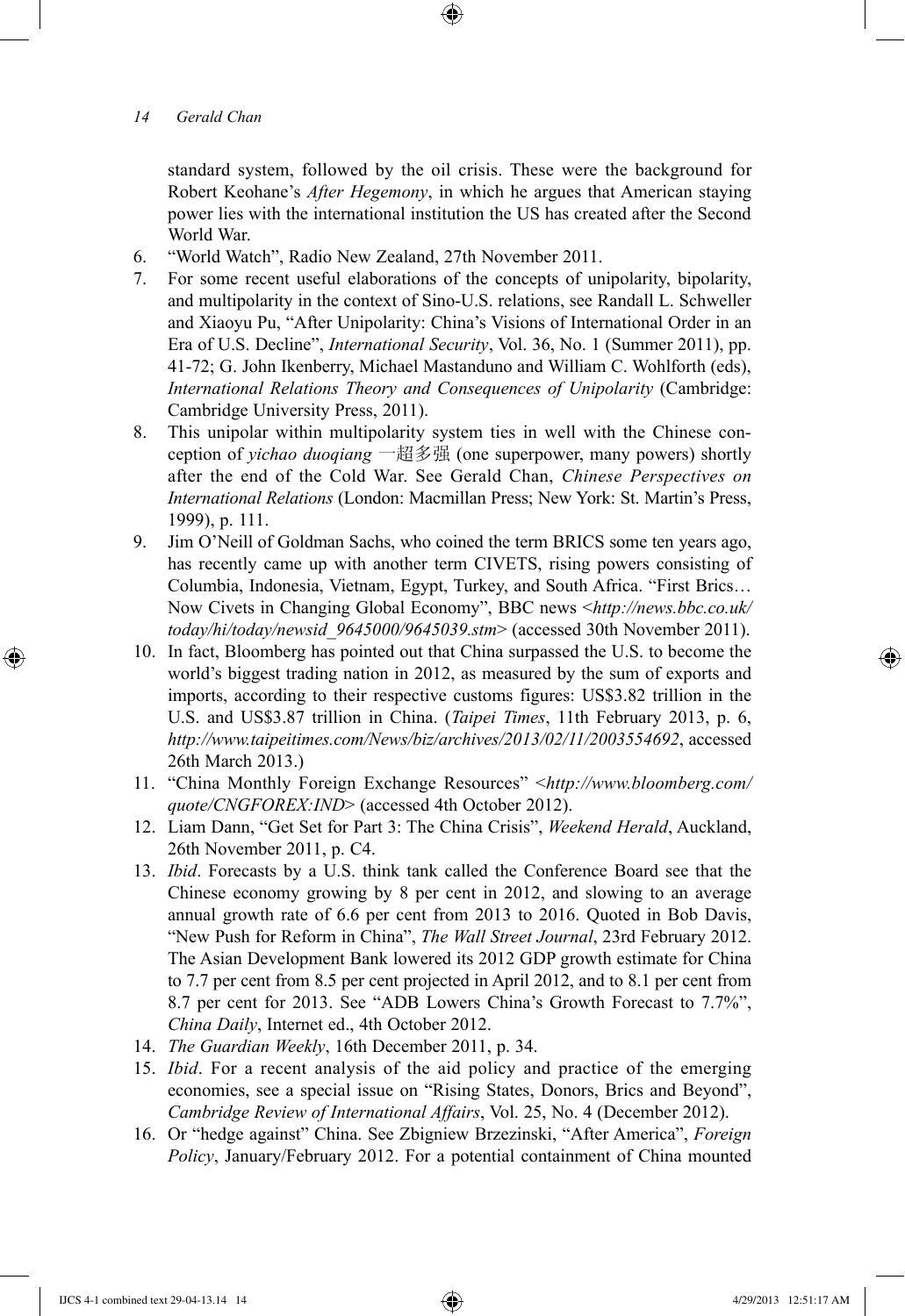by the U.S., Japan, Australia, and India, see Ashok Sharma, "The Quadrilateral Initiative: An Evaluation", *South Asian Survey*, Vol. 17, No. 2 (2010), pp. 237-53.

- 17. The U.S. plans to bring about 2,500 U.S. marines to northern Australia by 2016 to 2017 on a rotation basis. See "Three-way Military Drills with US, PRC Possible: Australia", *Taipei Times* <*http://www.taipeitimes.com/News/ front/print/2011/12/23/2003518987*> (accessed 29th November 2011). The first rotation of 200 U.S. marines began in April 2012 and finished up in September 2012. The next rotation of 200 troops is expected to arrive in April 2013. See "US Marines Prepared To Leave Darwin", *The Australian*, Internet ed., 24 September 2012.
- 18. "Paul Keating Welcomes the Rise of China" <*http://www.abc.net.au/lateline/ content/2011/s3374642.htm*> (accessed 1st December 2011).
- 19. However, in August 2012, Australian Defense Minister Stephen Smith rejected a proposal to base a U.S. nuclear aircraft carrier and other warships in the country. See "Australia Rules Out US Aircraft Carrier Base", *Global Times* <*http://www. globaltimes.cn/content/724938.shtml*> (accessed 16th August 2012).
- 20. Different observers use the term "Obama doctrine" to refer to different things. For example, Douglas Feith and Seth Cropsey define the doctrine as a constrainment policy in global terms, meaning a policy of constraining the U.S. aggressive policy of the past. See their "Constrainment: The Obama Doctrine Defined", *Commentary*, July/August 2011, pp. 11-18.
- 21. Hugh White, "The Obama Doctrine", *The Wall Street Journal*, 25th November 2011.
- 22. The U.S. has maintained military relationship with China's neighbours, including Japan, South Korea, Taiwan, the Philippines, Australia, and India. The U.S. is improving its links with Vietnam, and with the latest push to break the ice with the military government in Myanmar (formerly Burma), the containment circle is more or less complete.
- 23. Interesting, a public opinion poll conducted in nine Asian countries and released by Gallup Inc. on 18th November 2011 revealed that 44 per cent of respondents supported U.S. leadership in Asia, while 30 per cent support Chinese leadership in the region. In Australia, the Philippines, and South Korea, the support for U.S. leadership was 29 percentage points higher than the support for China. See Lin Cheng-yi, "It Is Time To Pick Sides in the South China Sea", *Taipei Times*, 29th November 2011 <*http://www.taipeitimes.com/News/editorials/ archives/2011/11/29/2003519466/1*> (accessed 29th December 2011).
- 24. David Nakamura, "China Must 'Play by the Rules'", *The Guardian Weekly*, 25th November 2011, p. 10.
- 25. Quoted by Grace Ng, "Pacific Trade Pact a Wake-up Call for China?", *The Straits Times*, Singapore, 23rd November 2011, p. A2.
- 26. "China Will Play by Rules It Negotiates: Official", Reuters, 14th November 2011.
- 27. Ian Johnson and Jackie Calmes, "As U.S. Looks to Asia, It Sees China Everywhere", *New York Times*, 15th November 2011.
- 28. *The Sunday Times*, Singapore, 20th November 2011, p. 8 prime.

IJCS 4-1 combined text 29-04-13.15 15 4/29/2013 12:51:17 AM

⊕